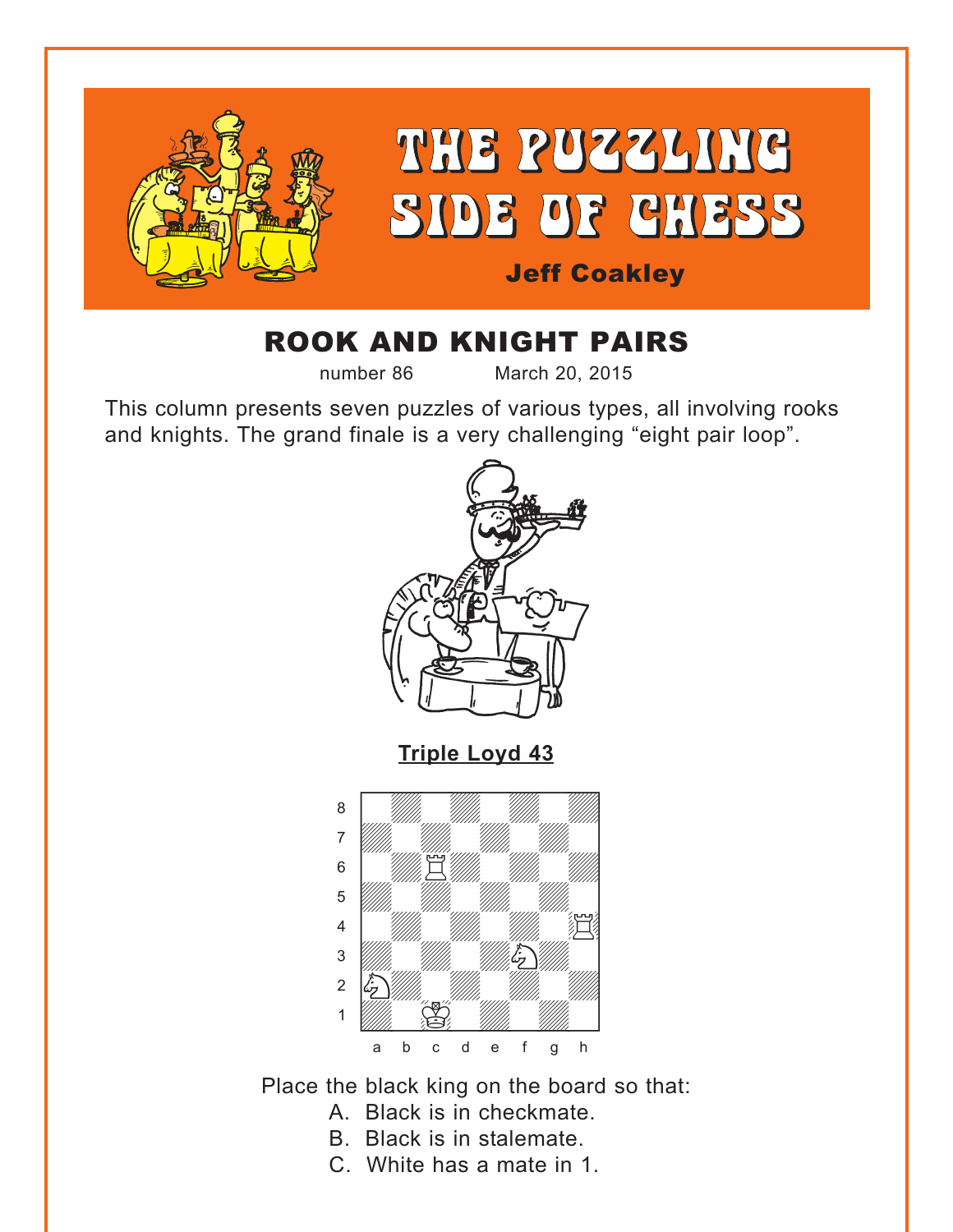#### **[Inverted Loyd 16](#page-5-0)**

<span id="page-1-0"></span>

Add two white rooks and two white knights so that White has mate in one.



**[Inverted Loyd 17](#page-6-0)**

Add two white rooks and two white knights so that White has mate in one.

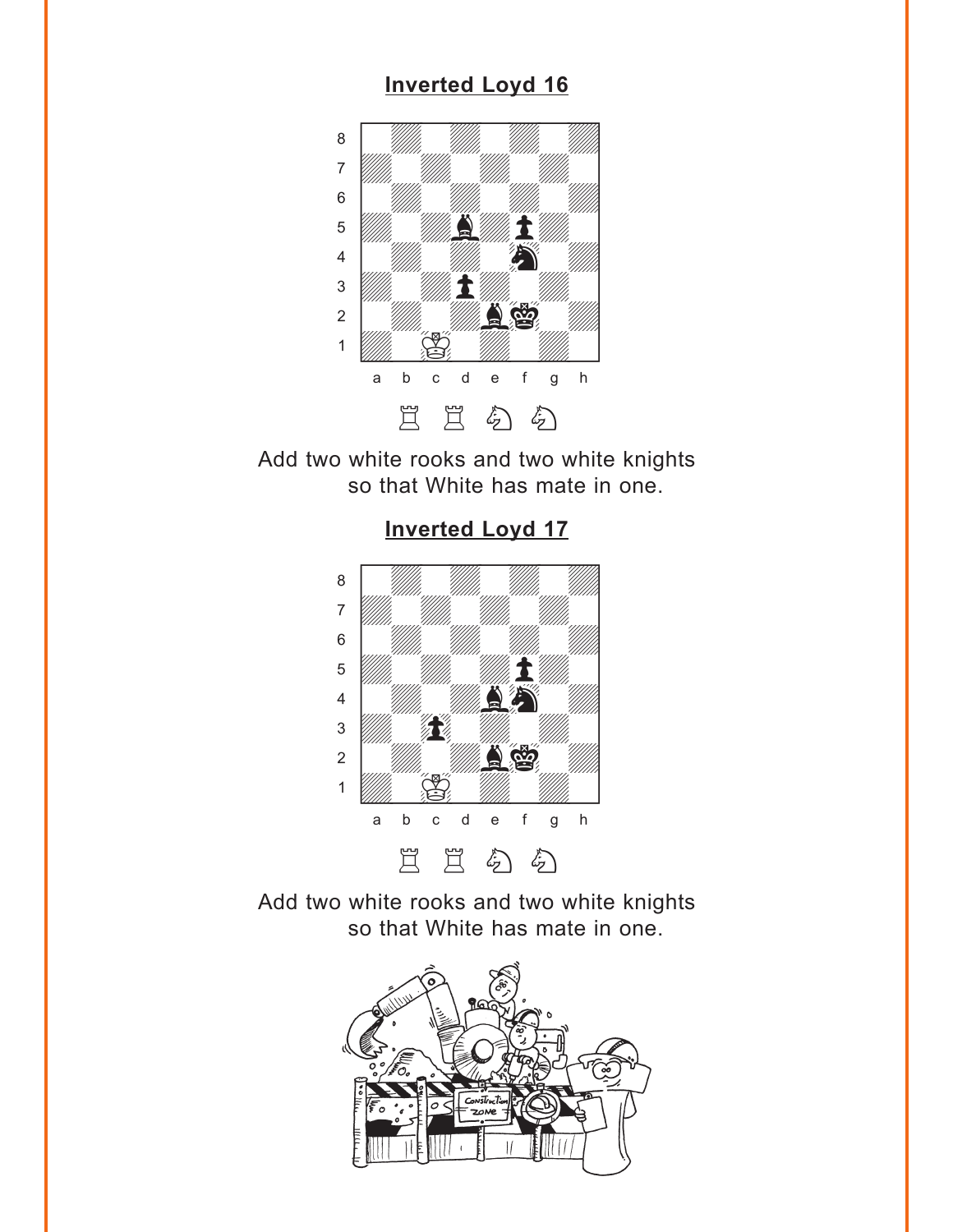## **[Construction Task 08](#page-6-0)**

<span id="page-2-0"></span>

Construct a position with a white king, two rooks, and two knights against a lone black king so that White has the most mates in one move.

8a. Discovered checks are not allowed.

8b. Discovered checks are allowed.

In *part b*, each different move by a piece that uncovers mate is counted separately. Constructed positions must be legal. In other words, they must be reachable from an actual game.

## where  $\frac{1}{2}$  is the set of  $\frac{1}{2}$ a Milliam Milliam Milliam Milliam Milliam Milliam Milliam Milliam Milliam Milliam Milliam Milliam Milliam Mill adwadwadwadwadwadwadwadwadwadwadwa  $\begin{bmatrix} \begin{array}{ccc} \text{S} & \text{S} \end{array} & \text{S} & \text{S} & \text{S} & \text{S} & \text{S} & \text{S} & \text{S} & \text{S} & \text{S} & \text{S} & \text{S} & \text{S} & \text{S} & \text{S} & \text{S} & \text{S} & \text{S} & \text{S} & \text{S} & \text{S} & \text{S} & \text{S} & \text{S} & \text{S} & \text{S} & \text{S} & \text{S} & \text{S} & \text{S} & \text{S} & \text{S} & \text{S$ 5 *VIII. VIII. VIII.* 4 | *William William William William William William William William William William William William William William William William William William William William William William William William William William William W* 3 *William William William William William William William William William William William William William William W* 2 | *William William William William William William William William William William William William William William W* 1 *Údwarf William William William William William William William William William William William William William W* a b c d e f g h EEEE 匀匀匀匀

**[4 Rook 4 Knight Independent Domination](#page-7-0)**

Place four rooks and four knights on the board so that no pieces are guarded and all vacant squares are attacked.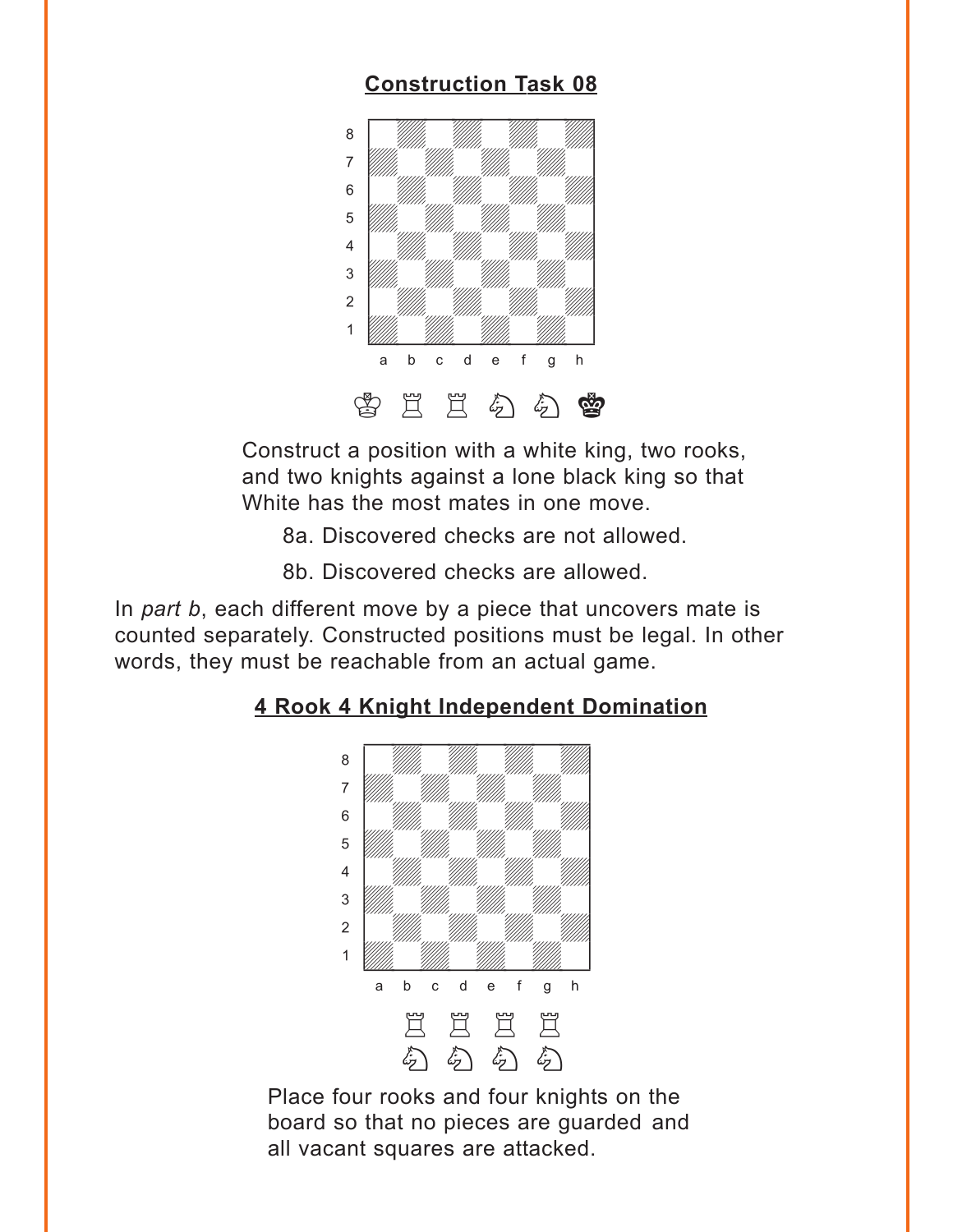### <span id="page-3-0"></span>**[5 Rook 5 Knight Total Domination](#page-8-0)**



Place five rooks and five knights on the board so that all pieces are guarded and all vacant squares are attacked.



*R & N Stunt Pilot School "Buckle Up!"*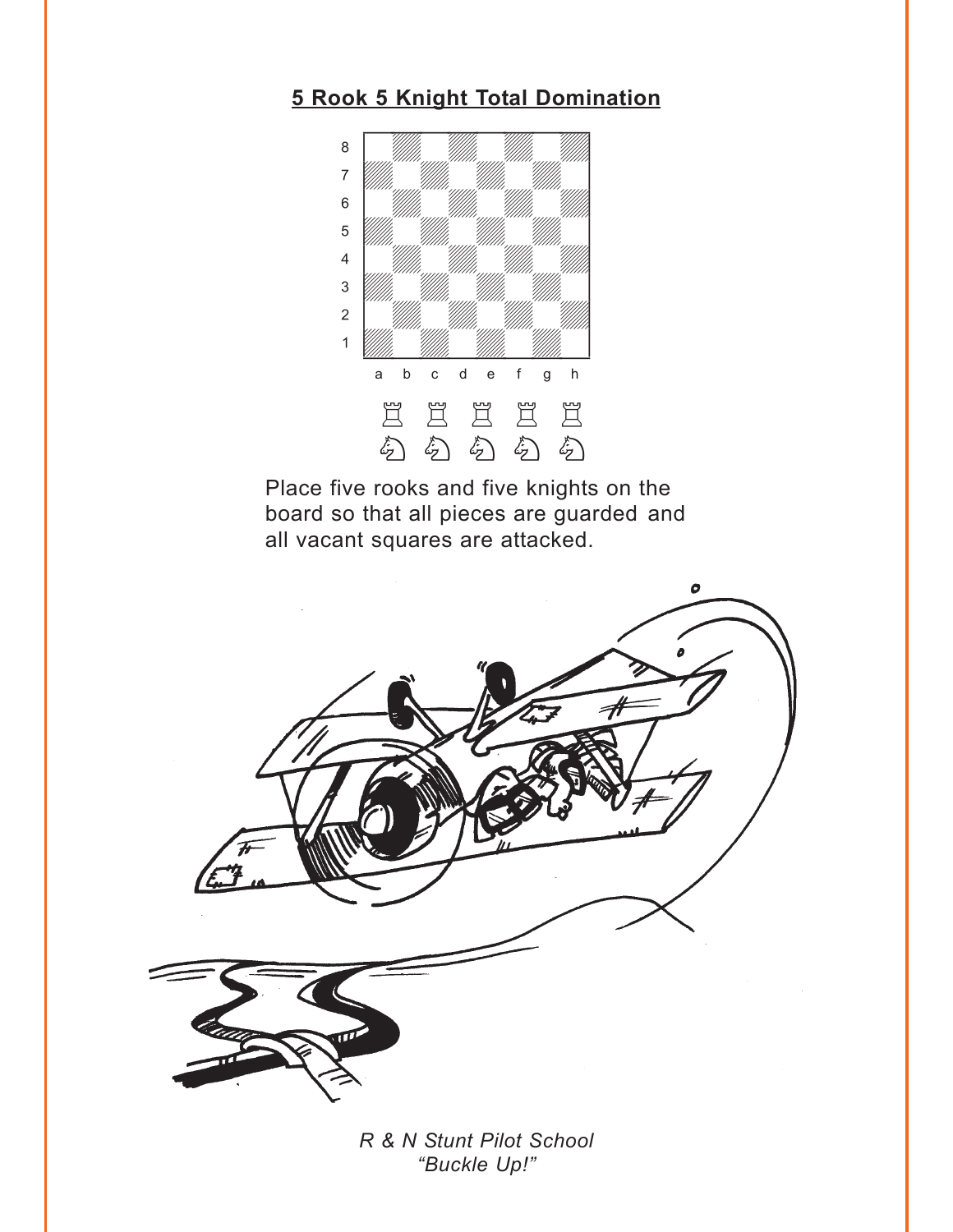<span id="page-4-0"></span>Our final puzzle has three parts, each with an additional pair of pieces. Part A is a fun relatively easy warm-up. Part B requires more effort and may test your defensive skills. Part C is the stumper. I gave up after several hours without finding a solution. Fortunately, computer assistance from Adrian Storisteanu enabled us to solve the task. In quite an interesting way.

Congratulations in advance to anyone making an 8R 8N loop on their own.



#### **[Rook & Knight Defensive Loops](#page-8-0)**

Place an equal number of rooks and knights on the board so that each piece is defended exactly once and each piece defends exactly one other piece. The chain of defence must form a continuous loop.

- A. Six rooks and six knights
- B. Seven rooks and seven knights
- C. Eight rooks and eight knights

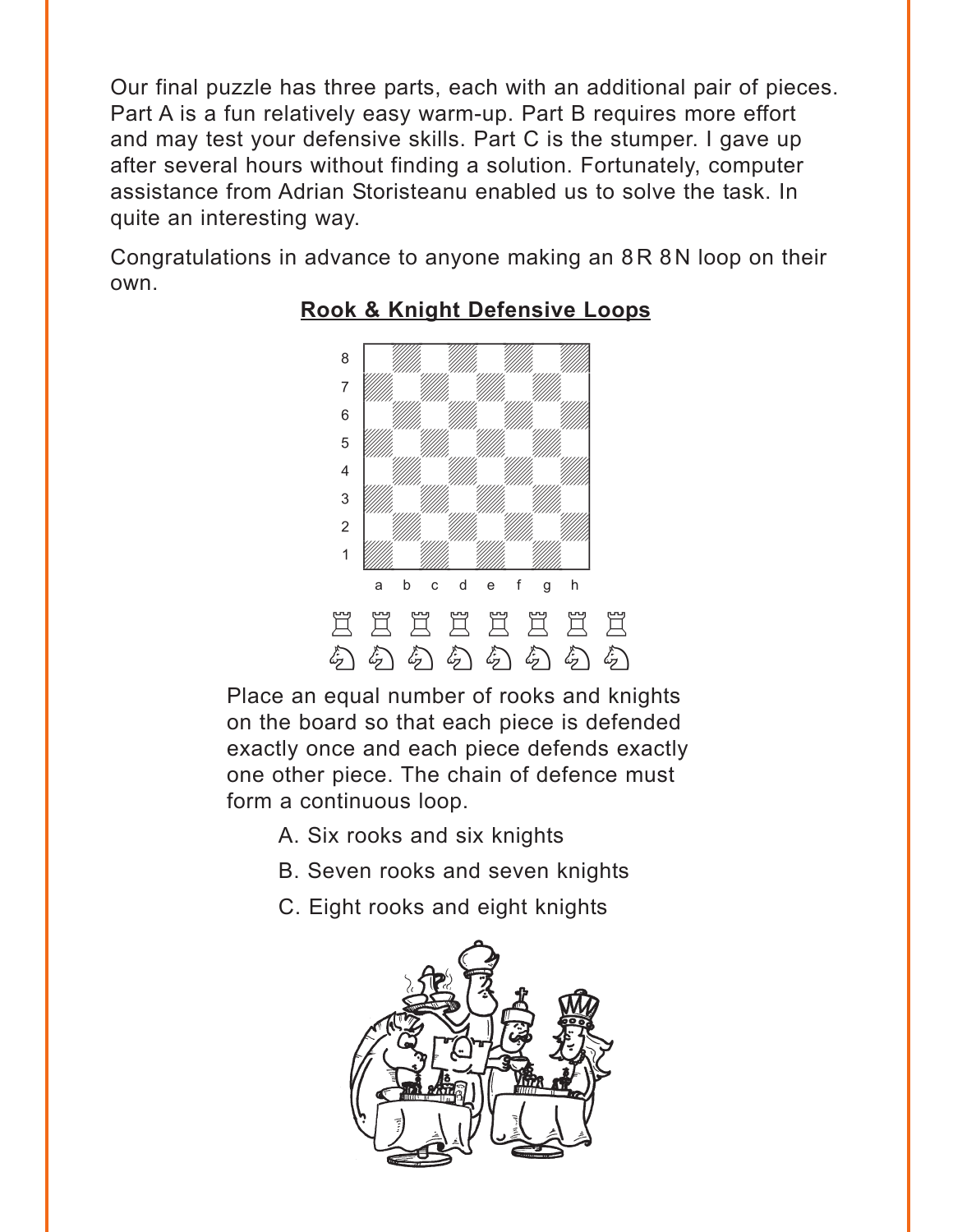# <span id="page-5-0"></span>**SOLUTIONS**

All puzzles by J. Coakley. Construction task 08 is from *Winning Chess Puzzles For Kids Volume 2* (2010). The others are *ChessCafe.com* originals (2015).

*PDF Hyperlinks*. You can advance to the solution of any puzzle by clicking on the underlined title above the diagram. To return to the puzzle, click on the title above the solution diagram.



#### **[Triple Loyd 43](#page-0-0)** where  $\frac{1}{\sqrt{2}}$  and  $\frac{1}{\sqrt{2}}$  and  $\frac{1}{\sqrt{2}}$  and  $\frac{1}{\sqrt{2}}$  and  $\frac{1}{\sqrt{2}}$

For more triple loyds, see *Men in Black 3* (column 56).

## where  $\frac{1}{2}$  is the set of  $\frac{1}{2}$  in the set of  $\frac{1}{2}$ a **chunga a chunga a chunga a chunga a chunga a** àdwdwdwdw] 6 William William William William  $\mathbf{F} = \left( \begin{array}{cc} \mathbf{F} & \mathbf{F} \\ \mathbf{F} & \mathbf{F} \end{array} \right)$ 4 *Wa*wara 19  $\frac{1}{2}$ 2 | *William Willia* | 2  $\frac{1}{2}$   $\frac{1}{2}$   $\frac{1}{2}$   $\frac{1}{2}$   $\frac{1}{2}$   $\frac{1}{2}$   $\frac{1}{2}$   $\frac{1}{2}$   $\frac{1}{2}$   $\frac{1}{2}$   $\frac{1}{2}$   $\frac{1}{2}$   $\frac{1}{2}$   $\frac{1}{2}$   $\frac{1}{2}$   $\frac{1}{2}$   $\frac{1}{2}$   $\frac{1}{2}$   $\frac{1}{2}$   $\frac{1}{2}$   $\frac{1}{2}$   $\frac{1}{2}$  a b c d e f g h

**[Inverted Loyd 16](#page-1-0)**

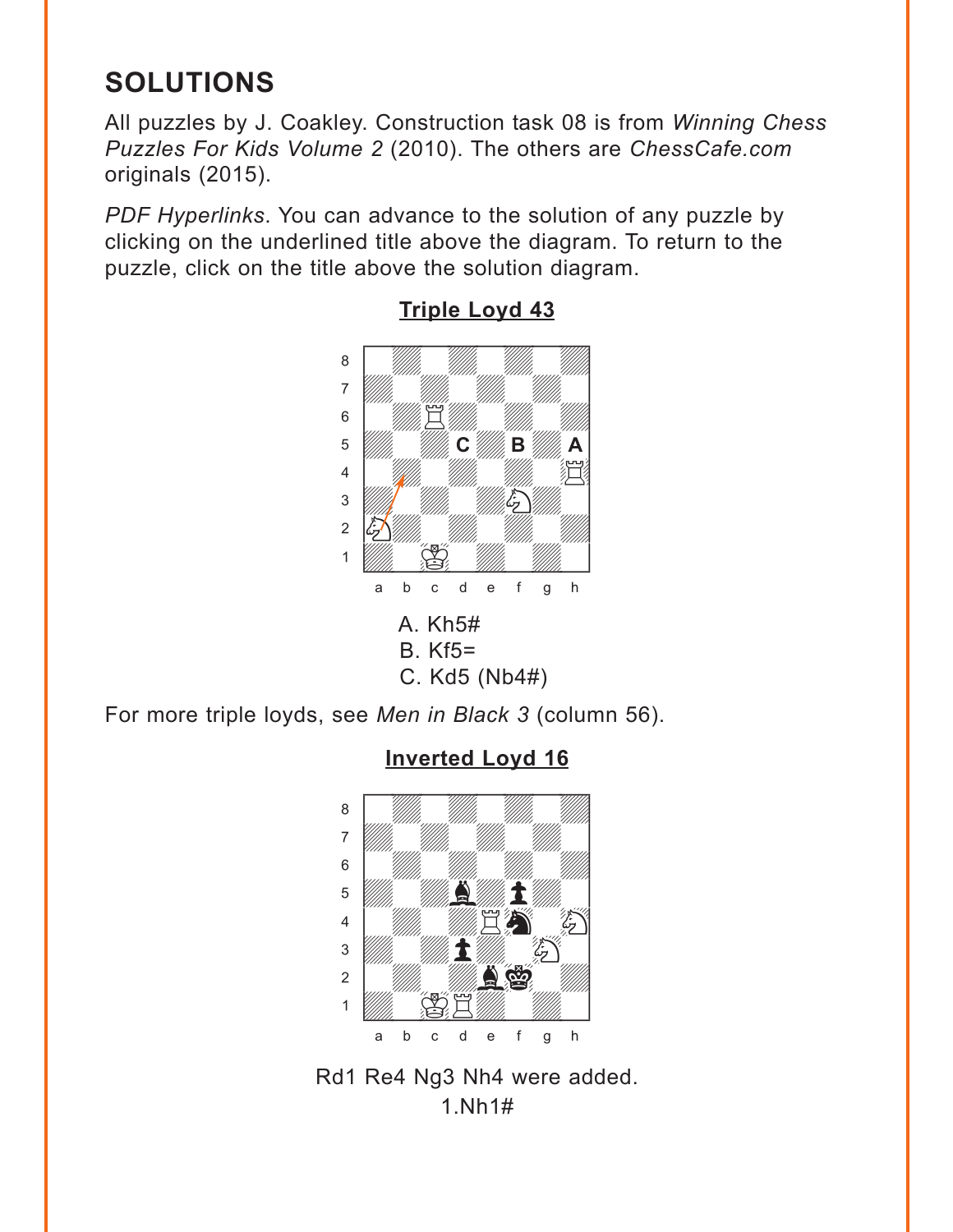## **[Inverted Loyd 17](#page-1-0)**

<span id="page-6-0"></span>

Rd3 Rg1 Nf3 Ng3 were added. 1.Nh1#

## **[Construction Task 08](#page-2-0)**

**8a** no discovered checks



7 mates in one  $(2N + 1R + 2N + 2R)$ 

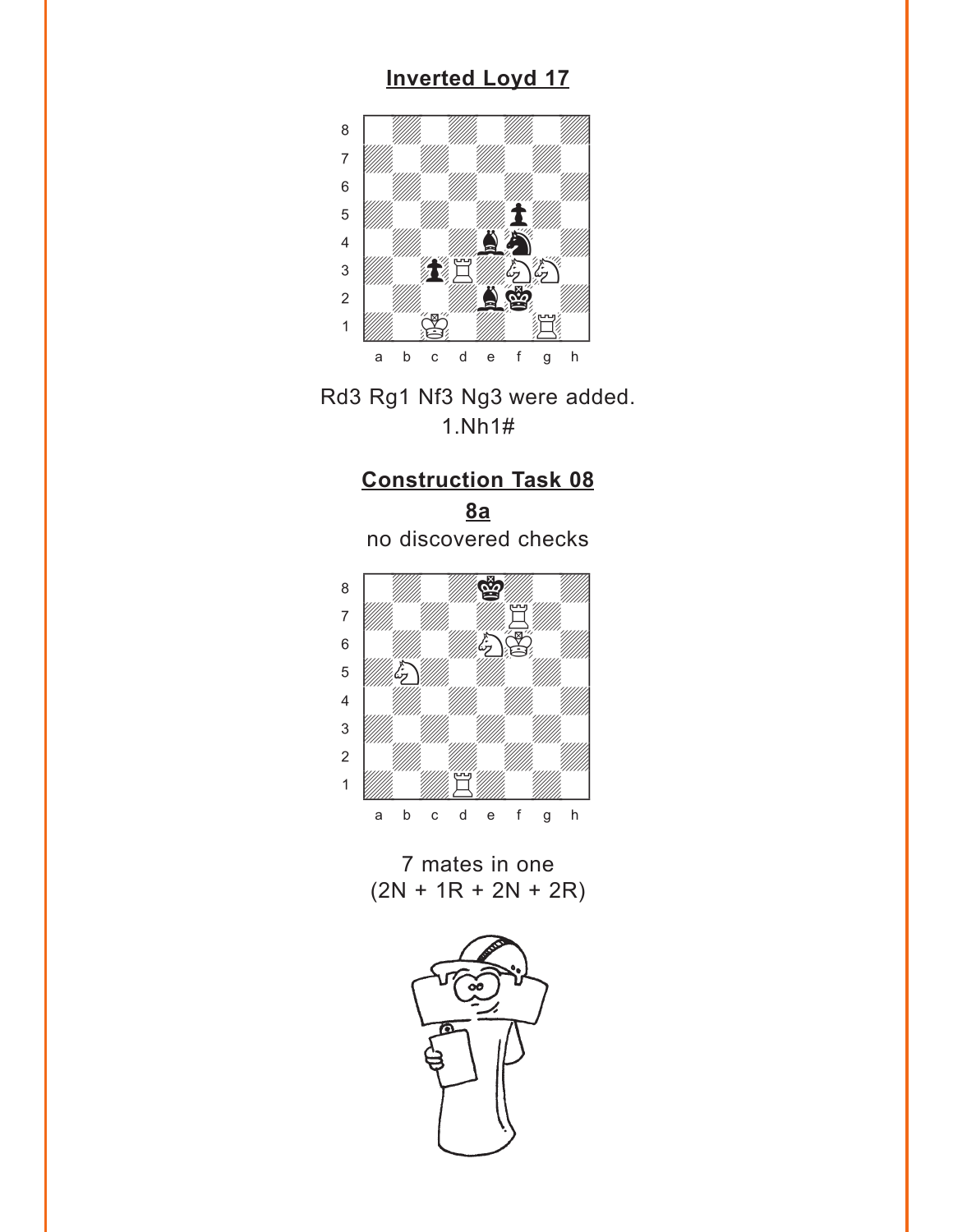<span id="page-7-0"></span>**[8b](#page-2-0)** with discovered checks



For more *construction tasks*, see *Minor Niner* (column 70).





No piece guarded. All vacant squares attacked. There are many solutions. Here's another.

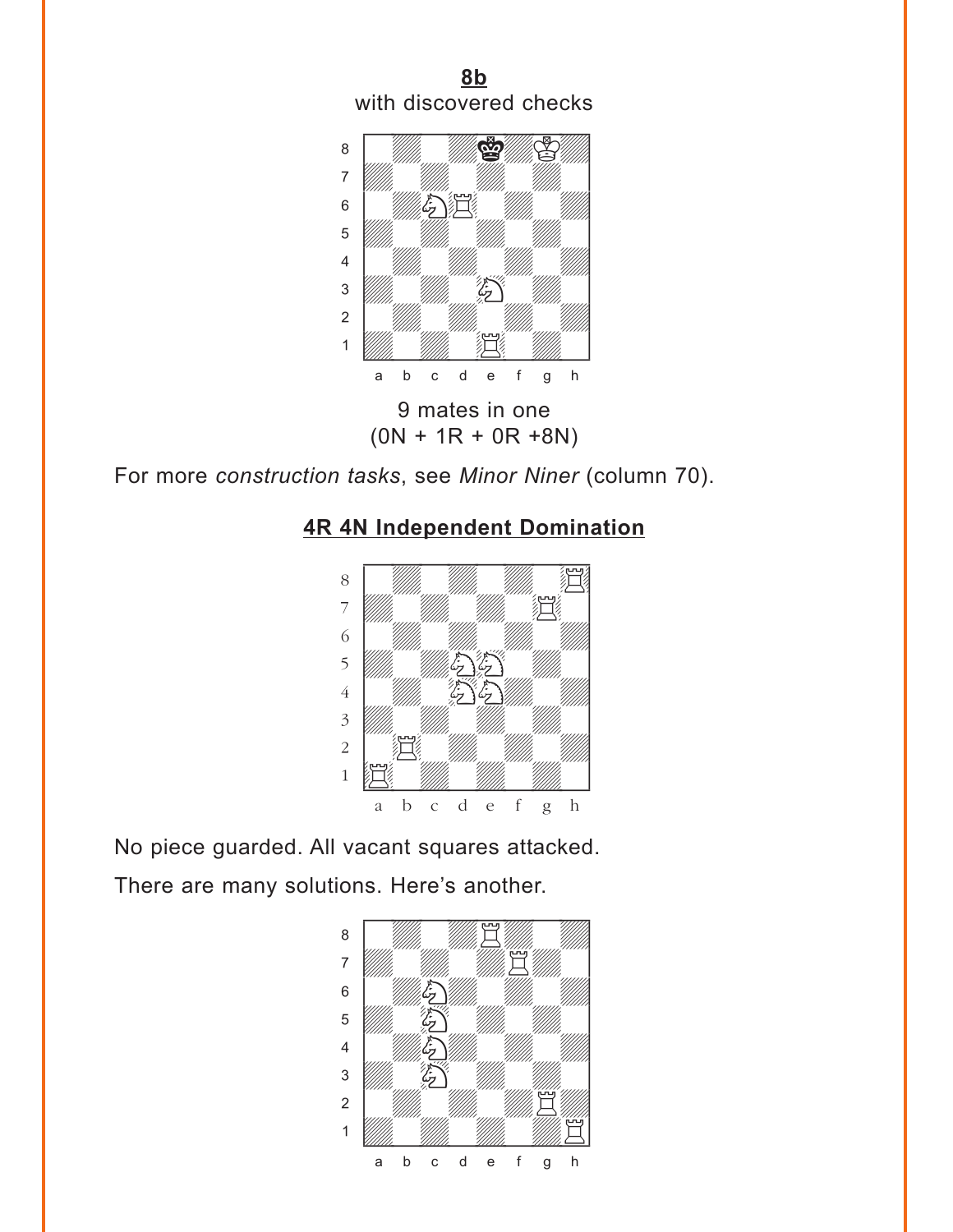### **5R 5N Total Domination**

<span id="page-8-0"></span>

All pieces guarded. All vacant squares attacked.

There are many solutions.

For similar problems, see Board Domination (column 6) and Minor Inconvenience (column 71).



#### Rook & Knight Defensive Loops

Six rooks, six knights. One of innumerable solutions.

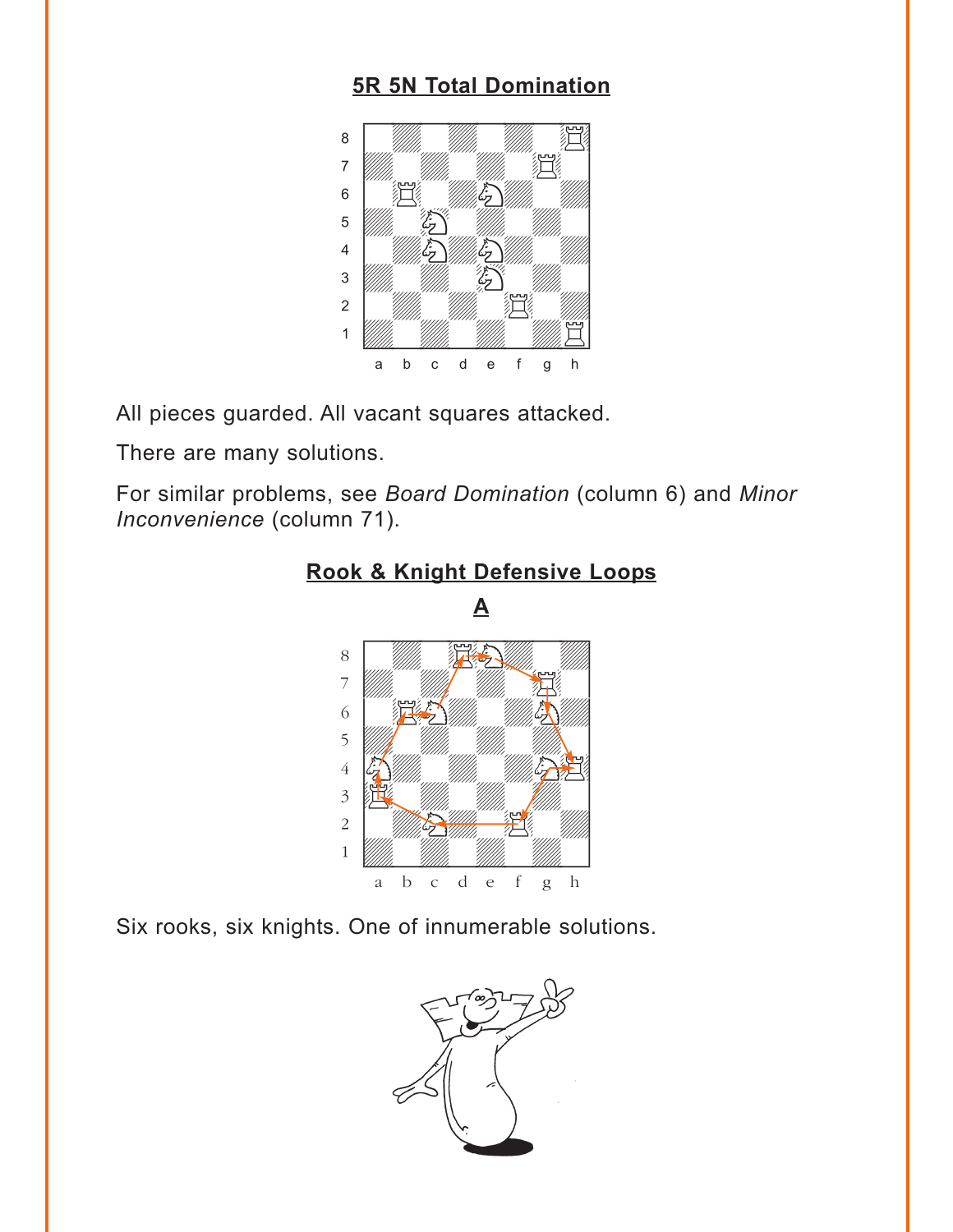

Seven rooks, seven knights. There are many solutions.



Eight rooks, eight knights. There are three basic patterns. All three are symmetrical! With rotation and reflection, a total of eight different solutions  $(4 + 2 + 2)$ .

Thanks to Caisay 4.1 for the analytic assist.



 $\mathbf{B}$